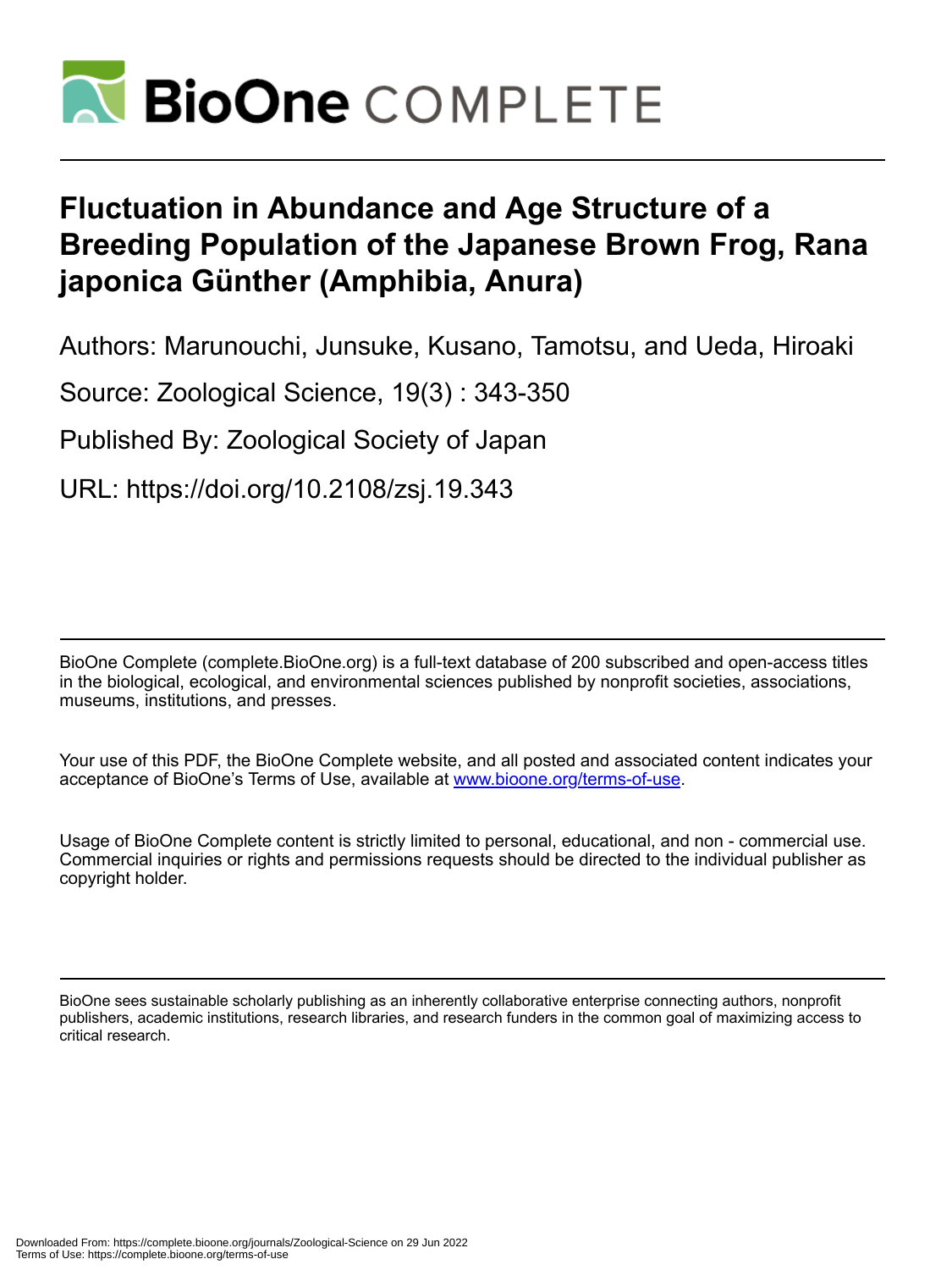# **Fluctuation in Abundance and Age Structure of a Breeding Population of the Japanese Brown Frog,** *Rana japonica* **Günther (Amphibia, Anura)**

Junsuke Marunouchi<sup>1\*</sup>, Tamotsu Kusano<sup>2</sup> and Hiroaki Ueda<sup>1†</sup>

1 *Laboratory for Amphibian Biology, Graduate School of Science, Hiroshima University, Kagamiyama 1-3-1, Higashi-Hiroshima 739-8526, JAPAN* 2 *Department of Biology, Faculty of Science, Tokyo Metropolitan University, Minamiohsawa, Hachioji, Tokyo 192-0397, JAPAN*

**ABSTRACT**—A breeding population of *Rana japonica* was studied at a marsh on the campus of Hiroshima University in Higashi-Hiroshima during the five years 1995-1999. The mark-recapture study showed that the size of the breeding population varied from year to year, and increased more than twofold in 1999 in comparison with the preceding years. The sex ratio of the breeding population (male/female) was from nearly 1.0 to 1.6. Frogs of both sexes were estimated to breed for the first time at the age of one or two years, and their maximum age was four years according to skeletochronology using phalanges and markrecapture. Modes of the estimated ages were one year for males during the study years except 1997, but one or two years for females. Two thirds of breeding frogs, irrespective of their sex, were estimated to breed only once throughout their lives.

**Key words:** *Rana japonica*, breeding population, skeletochronology, age structure, age at first reproduction

# **INTRODUCTION**

The Japanese brown frog, *Rana japonica*, is commonly distributed in Honshu, Shikoku and Kyushu of Japan (Maeda and Matsui, 1989). It breeds in still waters such as rice fields, marshes and small pools on rainy nights from January to April. Many field studies have been conducted on various aspects of life history of *R. japonica* such as breeding ecology, population dynamics, dispersal, growth, and conditions of habitats (Osada, 1968, 1978; Hasegawa, 1995, 1998; Fujioka and Lane, 1997; Mori, 1997; Kuramoto and Ishikawa, 2000; Tomioka, 2000; Osawa and Katsuno, 2001). But there have not yet been any reports on the age structures of breeding populations of *R. japonica*.

Age is one of the most important variables in elucidating population dynamics and life histories in long-lived animals such as amphibians. Skeletochronology is an effective method to determine the ages of amphibians, especially in temperate zones (Halliday and Verrel, 1988; Castanet and Smirina, 1990; Castanet *et al*., 1993). Age structures, clarified by using skeletochronology, have been reported in some species of brown frogs, such as *R. temporaria* (Gibbons and McCarthy, 1984; Ryser, 1986, 1996; Augert, 1992; Augert and Joly 1993), *R. sylvatica* (Bastien and Leclair, 1992; Sagor *et al*., 1998), *R. macrocnemis* (Tarkhnishvili and Gokhelashvili, 1999), and *R. iberica* (Esteban and Sanchiz, 2000). In Japan, only a few species or populations of anurans have been studied skeletochronologically (e.g., Kusano *et al*., 1995 a, b; Khonsue *et al*., 2001a, b).

In the present study, we conducted a skeletochronological study to examine the age structure of a *R. japonica* population, and we also estimated abundance of the breeding population during five years by counting egg masses deposited and conducting mark-recapture studies. We report on the five-year fluctuation in size and age structure of the breeding population, and discuss the factors affecting the population dynamics.

# **MATERIALS AND METHODS**

We studied a population of *R. japonica* at the Hiroshima University Ecological Garden (34°24'N, 132°43'E, 220 m above sea level) located on the campus of Hiroshima University in Higashi-Hiroshima, Hiroshima Prefecture, Japan. The campus was constructed in an area of forests and farmland from 1978 to 1996. The Ecological Garden is a valley, about 1 ha in area, covered with the Japanese red pine, *Pinus densiflora*, and has been artificially managed since 1992 (Fig. 1). A marsh in the garden was made of aban-

<sup>\*</sup> Corresponding author: E-mail: marujun@hiroshima-u.ac.jp

<sup>†</sup> Hiroaki Ueda was deceased in 1997.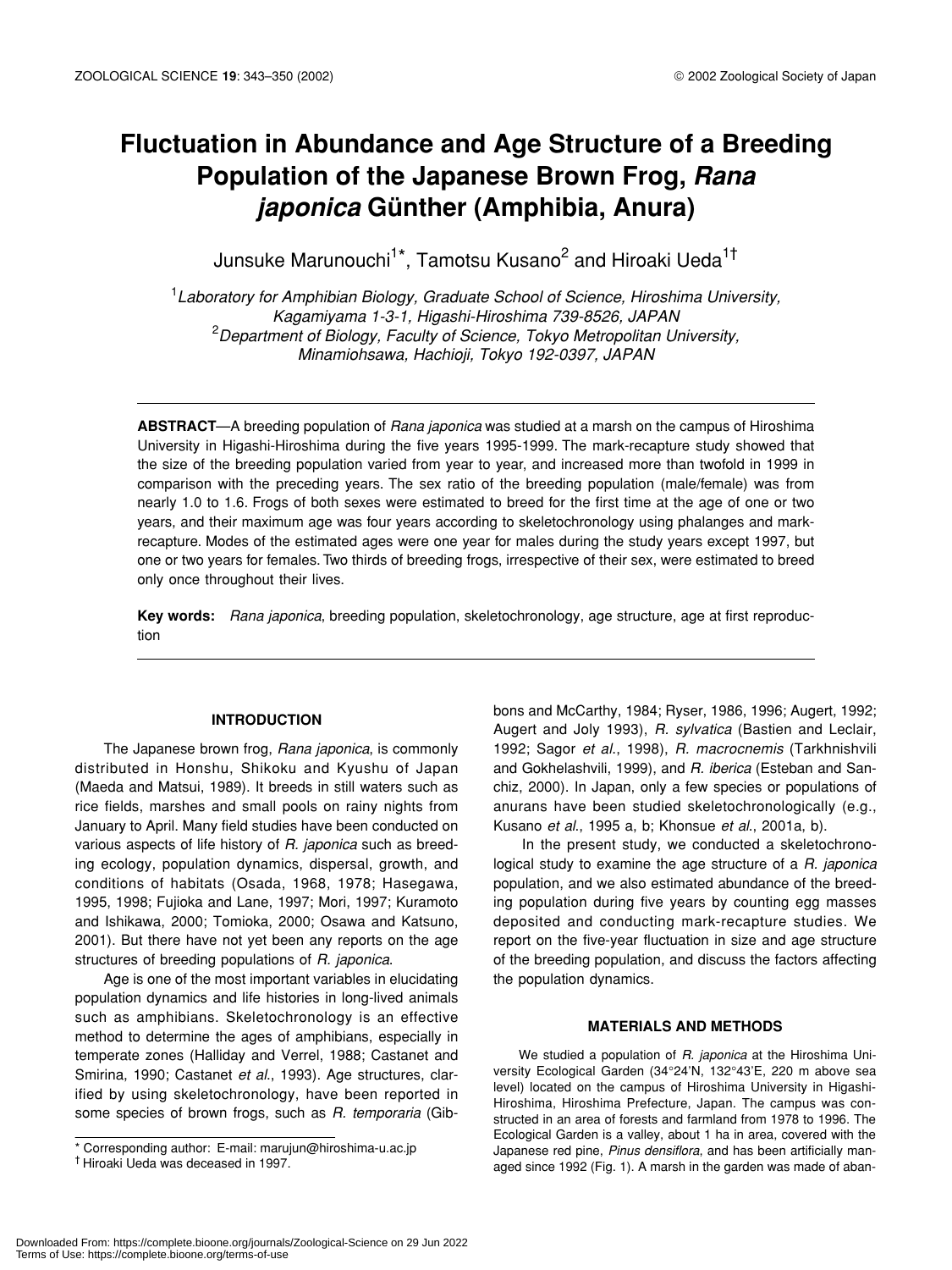

**Fig. 1.** Map of the study site. Striped areas show spawning sites of *Rana japonica*. Upper and lower solid areas in a stream show the area where the bank protection work was conducted in 1997 and 1998, respectively. Sparsely and densely dotted areas show paths and yards for construction materials in 1997 and 1998, respectively.

**Table 1.** Date of the bank protection work and the beginning of breeding of *R. japonica* in 1997 and 1998.

| Year | Period of the construction work | Date of the first appearance of frogs |            |                            |
|------|---------------------------------|---------------------------------------|------------|----------------------------|
|      |                                 | Male                                  | Female     | Date of the first spawning |
| 1997 | 9 January-10 February           | 10 January                            | 24 January | 15 February                |
| 1998 | 6 January–2 March               | 8 January                             | 3 February | 3 February                 |

doned rice fields and is fed with water drawn from a nearby stream. *Rana japonica* has been breeding at the marsh since the breeding season of 1993. Some egg masses of *R. japonica* were also introduced to the marsh from a pool about 300 m from the garden in 1993 and 1994. In the study site, a construction project was undertaken to repair the stream banks during January–March in 1997 and 1998 (Fig. 1 and Table 1). There were not any direct disturbances on the spawning site, except that part of marsh was dried up or covered with iron plates to create paths and yards for construction materials at the beginning of the constructions. Therefore, the construction work did not damage directly egg masses spawned.

The mark-recapture study was conducted chiefly during the annual breeding season (January–March) and April of 1995–1999. In these periods, we visited the study site almost every day. We searched for breeding frogs in the marsh and the surrounding area at least once during each night. Frogs were captured by hand or using a dip net. Since 1996, the survey has also been conducted in autumn (September–November) in addition to the breeding season. When they were unmarked, they were measured for snoutvent length (SVL) to the nearest 1 mm with a slide caliper. Their sex and maturity were determined on the basis of secondary sexual characteristics, such as the development of thumb pads and ovaries. The frogs were individually marked by toe-clipping, and were released in the capture sites. Marked frogs were measured at the first capture in the season as well as unmarked ones. Group marking by toe-clipping was applied to newly metamorphosed juveniles in 1997–1998, since they were too small to be individually marked.

We determined the total number of breeding females by counting egg masses newly deposited every day, since a female *R. japonica* spawns a single egg mass during a season (Maeda and Matsui, 1989). The total number of breeding males was estimated from mark-recapture data using the program CAPTURE (see Otis *et al*., 1978; White *et al*., 1982; Thompson *et al*., 1998). The traditional models of population estimation using mark-recapture data are difficult to apply to natural populations, because the crucial assumption that each animal has a constant and equal probability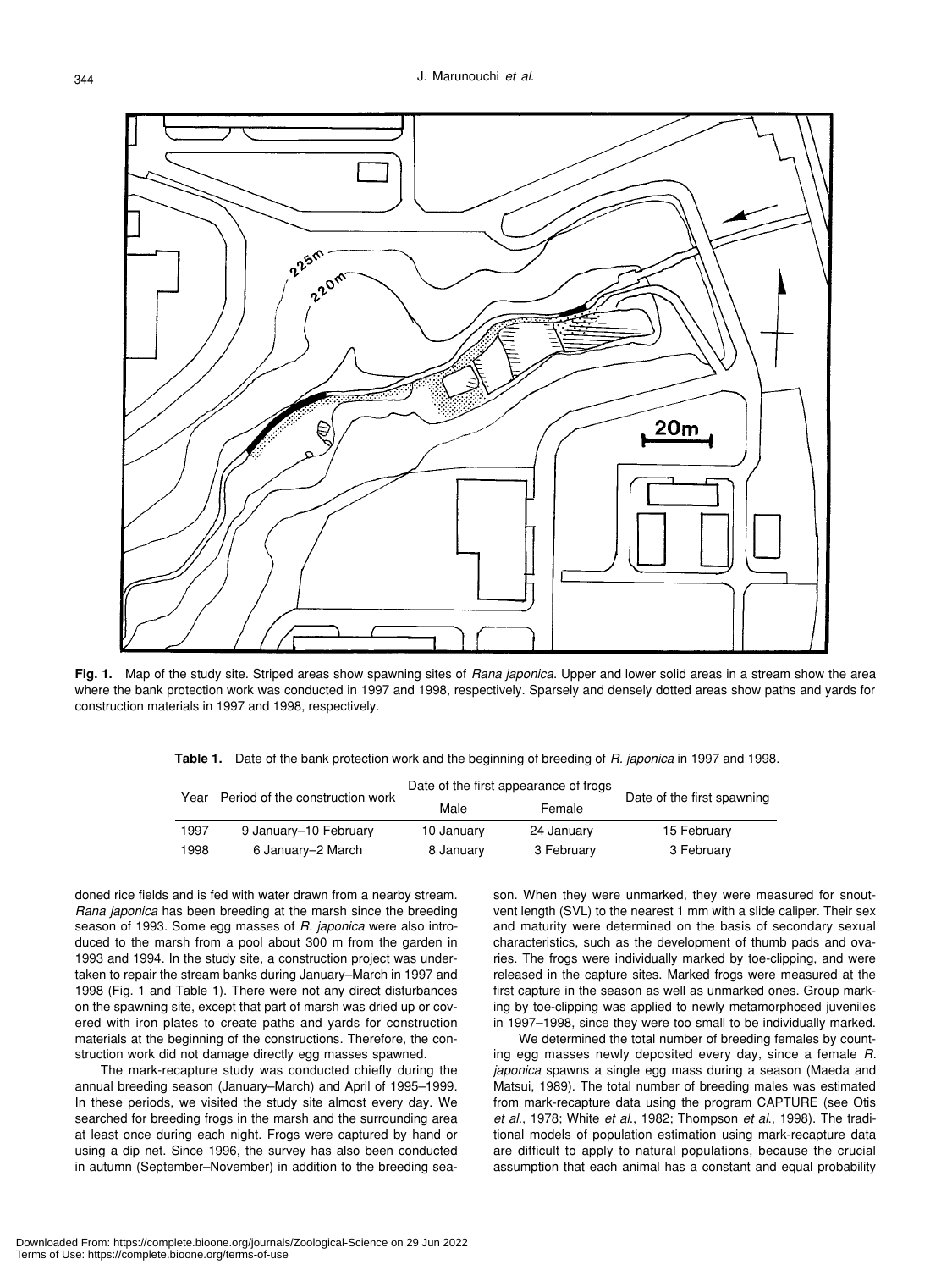of capture in each survey occasion is often violated. The program CAPTURE incorporates seven closed population models, allowing various relaxation of the assumption of equal catchability. These models allow for three major sources of variation in capture probabilities: time (t), behavioral responses (b), and heterogeneity among animals (h). We adopted a population estimate and its 95% confidence interval of the model that the program CAPTURE indicated the most appropriate, based on several goodness-of-fit tests among the seven models:  $M_0$ ,  $M_h$ ,  $M_b$ ,  $M_t$ ,  $M_{bh}$ ,  $M_{th}$ , and  $M_{tb}$ .

When an adult frog was captured, the fourth toe of the left or right hind leg was clipped off for skeletochronological study. Each toe was decalcified in 6% nitric acid for 40 min and washed in running tap water for 24 hr. After being embedded in paraffin, the second phalanx of each toe was sectioned (15 µm thick) and stained with Lilli-Mayer's hematoxylin. We selected the best cross-section for each individual, and measured the major axes of the outer margin of the bone and the lines of arrested growth (LAGs) using an ocular micrometer attached to a light microscope (see Marunouchi *et al*., 2000). For the specimens collected during January-April, we regarded the outer margin of the bone as an additional LAG, since any current year's growth had not yet occurred.

We assumed that the SVL and phalangeal sizes of individuals captured in autumn would be nearly equal to those in hibernation, because the mark-recapture study showed that most of the frogs apparently did not grow until the next spring. Therefore, for the analysis we pooled data for zero-year-olds captured in autumn, before their first hibernation, with data for one-year-olds captured in spring. Marunouchi *et al*. (2000) demonstrated that an individual's body size can be back-calculated accurately from the LAG diameter and the current body size using mark-recapture records in the population studied. The best valid back-calculation formula (BCF) is the Dahl-Lea method:  $L_i = L_c D_i/D_c$  (L: SVL in mm; D: bone diameter in µm; c: at capture; i: at i-th winter), and the absolute error of estimation was proved to be, on the average, only 2.3 mm. We collected a total of 195 juveniles in autumn and just after hibernation. Their SVLs ranged from 22 to 41 mm, with the mean being 30.7 (SD=3.4); the lower and upper limits of the 95% range based on the t-distribution were 24.0 and 37.4 mm, respectively. When SVLs back-calculated from LAGs were 37 mm or less, the frogs were estimated as juveniles at that time.

The significance level used in all tests was P=0.05 (two-tailed). We adjusted P-values by the sequential Bonferroni procedure, when multiple comparisons or tests were performed (Rice, 1989).

#### **RESULTS**

#### **Population fluctuation and sex ratio**

During the breeding season and April, the total number of captured frogs (the number of frogs recaptured at least once in parentheses) was 63 (45) in 1995, 100 (57) in 1996, 61 (30) in 1997, 89 (58) in 1998, and 194 (83) in 1999 for males, and 33 (7) in 1995, 49 (5) in 1996, 66 (11) in 1997, 77 (24) in 1998, and 90 (8) in 1999 for females. Based on the capture-recapture records of these males, the program CAPTURE presented population estimates using the most appropriate model with its 95% confidence intervals. For males, the recapture rate was high enough to give a good population estimates with sufficiently narrow confidence intervals, and the estimates approximated the total number of captured males in 1996, 1997, and 1998 (Fig. 2). For females, program CAPTURE failed to give a reliable population estimates: the estimates were six to ten times as large as the number of egg masses spawned with standard errors larger than 1,000 except in 1998. We could not obtain a reliable population estimate for females using the capturerecapture records because of their pattern of emergence at the breeding site. The breeding population size of females, however, could be determined directly by counting a total number of egg masses deposited.

The breeding population studied fluctuated in abundance during the study period of five years (Fig. 2). Although the estimated male population was significantly smaller in 1996, 1997, and 1998 than the female population, the sex ratio (male/female) of the breeding population did not depart greatly from unity except in 1999. In 1999, population size increased abruptly and the sex ratio became biased toward males. In addition to 1999, 1996 saw an increase in the breeding population (especially females).



**Fig. 2.** Yearly change of the breeding population of *Rana japonica* from 1995 to 1999. Circles show abundance of females, estimated directly from the total number of egg masses deposited. Squares with vertical lines show abundance of males with 95% confidence interval, estimated using mark-recapture records (see text for details).

#### **Age determination**

LAGs were clearly stained with hematoxylin and easy to count in phalangeal sections (see Marunouchi *et al*., 2000). For many amphibian species, however, age estimation by skeletochronology has potential problems, such as endosteal resorption of periosteal bone, which may alter the early LAGs, especially at the age of one year. In the present study, of 63 males and 160 females showing LAGs, exclusive of periostea, 24 males (38.1%) and 75 females (46.2%) showed partial resorption of the innermost LAGs. Therefore, we could not ignore the influence of endosteal resorption on age determination, and checked for this problem using the diameter of resorption lines measured.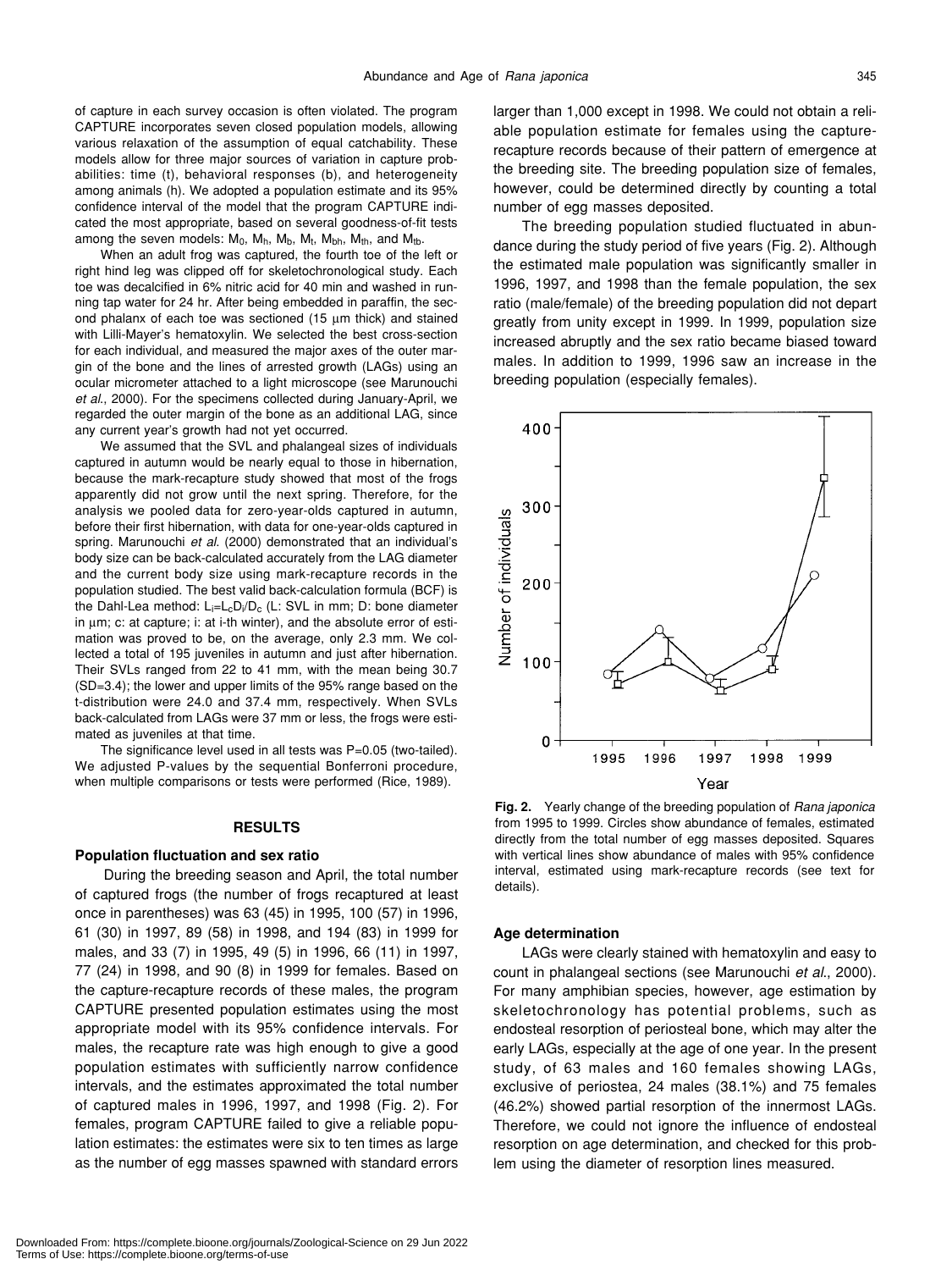To examine whether or not resorption lines had eroded completely the innermost LAGs, we compared the SVLs back-calculated from resorption lines with those of one-yearolds in the breeding season and April and zero-year-olds in autumn, ages of which were estimated by mark-recapture of newly metamorphosed juveniles (see Method section). These recaptured frogs included 21 juveniles, 54 males, and 34 females, and their SVLs ranged from 24 to 52 mm, and the upper limit of the range where 95% of them were included was 50 mm (Fig. 3A). We assumed that when the SVLs back-calculated from resorption lines were larger than 50 mm, the LAGs produced at the age of one year had been completely resorbed.

The SVLs back-calculated from resorption lines ranged



**Fig. 3.** Frequency distributions of SVLs of zero-year-old frogs captured in autumns and one-year-old frogs captured in breeding season and April of 1997-1999 (A) and back-calculated SVLs of frogs older than one year (B). In (A), solid bars show the SVLs of frogs that were aged by mark-recapture of newly metamorphosed froglets (see Fig. 4). In (B), Open bars and dotted bars show the back-calculated SVLs at the age of one and two years, respectively.

from 15 to 37 mm, with the mean being 24.1 (SD=3.8) for 411 males, and from 16 to 50 mm, with the mean being 26.9 (SD=5.1) for 286 females. We did not observe any resorption lines larger than the upper limit. Judging from the result, we concluded that complete resorption of the first LAGs had rarely occurred in our specimens, although the first LAGs of many individuals were partly destroyed.

#### **Standing age structure**

The skeletochronological and mark-recapture studies showed that the age of adult *R. japonica* ranged from one to four years (Fig. 4). The modes of the ages were all one year for males except in 1997, and varied from one to two years for females. The age distributions differed significantly among years for both sexes (Kruskal-Wallis test, P<0.001). Females were significantly older than males in 1999 (Mann-Whitney U-test, P<0.001).



**Fig. 4.** Age structure of the breeding population of *Rana japonica*. Upper and lower figures show males and females, respectively. Age determination was made using skeletochronology (open bars) and mark-recapture (solid bars).

#### **Age at first reproduction**

Frogs group-marked after metamorphosis in 1997 and 1998 were recaptured as juveniles or adults from their first autumn to the next April (Fig. 3A). This finding showed that not all one-year-olds began to breed.

Past SVLs were back-calculated from the diameters of the LAGs in frogs older than one year (Fig. 3B). For both sexes, these estimates at the age of one year coincided well with the actual SVLs of the juveniles and adults recaptured from their first autumn to the next April (Fig. 3A, B). In frogs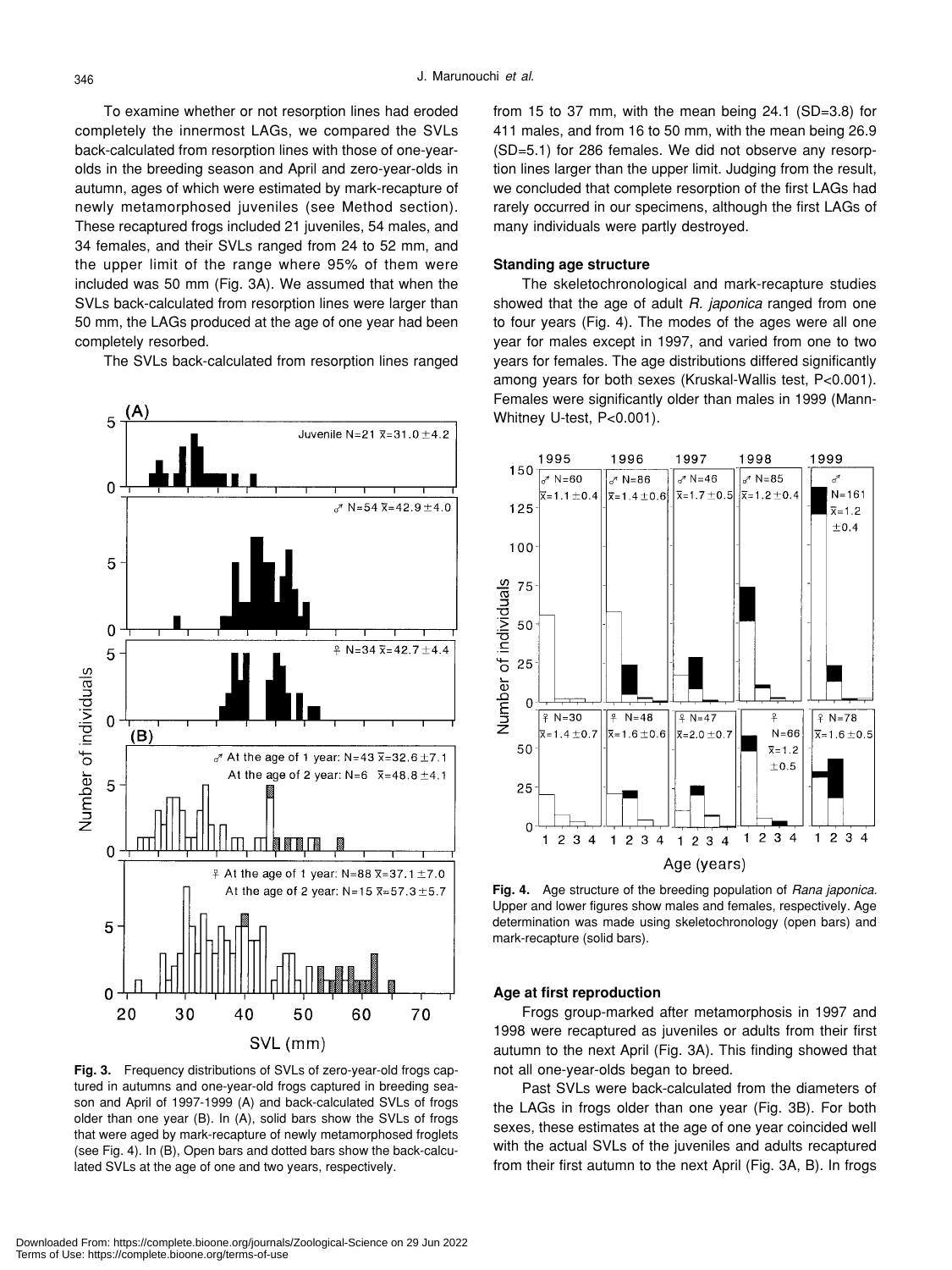older than two years, SVLs back-calculated from the second LAGs were all larger than 37 mm for both sexes. Therefore, the back-calculated SVLs and the mark-recapture records indicated that the ages at first reproduction of both sexes were one or two years.

# **Survival and breeding frequency**

We determined the total number of frogs in each age class by age at first reproduction in each year, using the estimated yearly population size and the relative frequency of age class and age at first reproduction  $(N_{i,i}; N:$  the number of frogs; i: age; j: age at first reproduction). Then we rearranged these frequencies to make the temporal age structure of sequential cohorts (Table 2).

The temporal age structures of sequential cohorts showed that the modes of ages were two years  $(N_{1,1}$  < N<sub>2,1</sub>+N<sub>2,2</sub>) in 1994 and 1997 cohorts for females. In individuals that began to breed at the age of one year, the abundance of two-year-olds was smaller than that of oneyear-olds  $(N_{1,1} > N_{2,1})$  in all cohorts for both sexes.

In the 1994–1997 cohorts, we roughly estimated annual survival rates as  $N_{2,1}/N_{1,1}$ , and the ratio of two-year-olds in adult recruitment as  $N_{2,2}/(N_{1,1}+N_{2,2})$ .

Annual survival rates ranged from 8.7% to 39.7% for males, and from 23.5% to 57.7% for females (Table 2). Pooled data of the 1994–1997 cohorts indicates that females had significantly higher annual survival rate (47.5%) than males (30.5%) (Fisher's exact test, P<0.001).

As described above, all frogs matured sexually within two years of age, but the proportion of frogs that matured early or late varied from cohort to cohort. The ratio of late matured frogs (the ratio of two-year-olds in adult recruitment) ranged from 8.2% to 25.8% for males, and from 22.7% to 41.8% for females (Table 2). Pooled data of the 1994–1997 cohorts indicated that females matured significantly later than males did (Fisher's exact test, P<0.001).

The lifetime breeding frequency (LBF) was estimated for each breeding adult as the number of breeding seasons that the frog experienced throughout life. It ranged from 1 to 4 for both sexes, and pooled LBF for the 1994–1995 cohorts showed that the mean was  $1.4$  (SD=0.5, N=152) for males and 1.4 (SD=0.6, N=183) for females, and did not differ significantly between both sexes (Mann-Whitney U-test, P=0.938). And the ratios of adults that bred only once throughout their lives were 65.8% for males and 66.1% for females.

In the cohorts of 1995-1998, we could not detect any significant correlations between the number of egg masses spawned and the number of newly matured frogs in the next season,  $N_{1,1}$  (males, r=0.069, P=0.931; females, r=-0.677,  $P=0.323$ ).

#### **Influence of constructions**

In the study sites, construction work was conducted in the winters of 1997 and 1998. The population studied may have suffered some damages from the construction work, although it never damaged directly egg masses spawned.

The 1994 cohort had not experienced the construction work at the breeding site at the age of one and two years. To evaluate the effect of the construction work, pairwise comparisons of annual survival rates were conducted between cohorts by Fisher's exact test (one-tailed), using

Sex Cohort Age 1 2 3 4 Annual Survival rate Ratio of two-year-olds in adult recruitment Age at first reproduction 1 1 2 1 2 1 2<br>reproduction 1992 –––2010 1993 – 0 2 0300 1994 67 23 6 1000 0.343 0.082 1995 68 27 11 0202 0.397 0.139 Male 1996 23 2 8 02–– 0.087 0.258 1997 78 20 26 –––– 0.256 0.250 1998 285 ––––– Total of 1994–1997 236 72 51 – – – – 0.305 0.178 1992 –––9000 1993 – 17 3 9320 1994 57 27 41 6800 0.474 0.418 1995 62 23 23 2400 0.371 0.271 Female 1996 17 4 5 00–– 0.235 0.227 1997 104 60 55 –––– 0.577 0.346 1998 95 –––––– Tota of 1994–1997 240 114 124 – – – – 0.475 0.341

**Table 2.** Temporal age structure and age at first reproduction of sequential cohorts of *R. japonica*.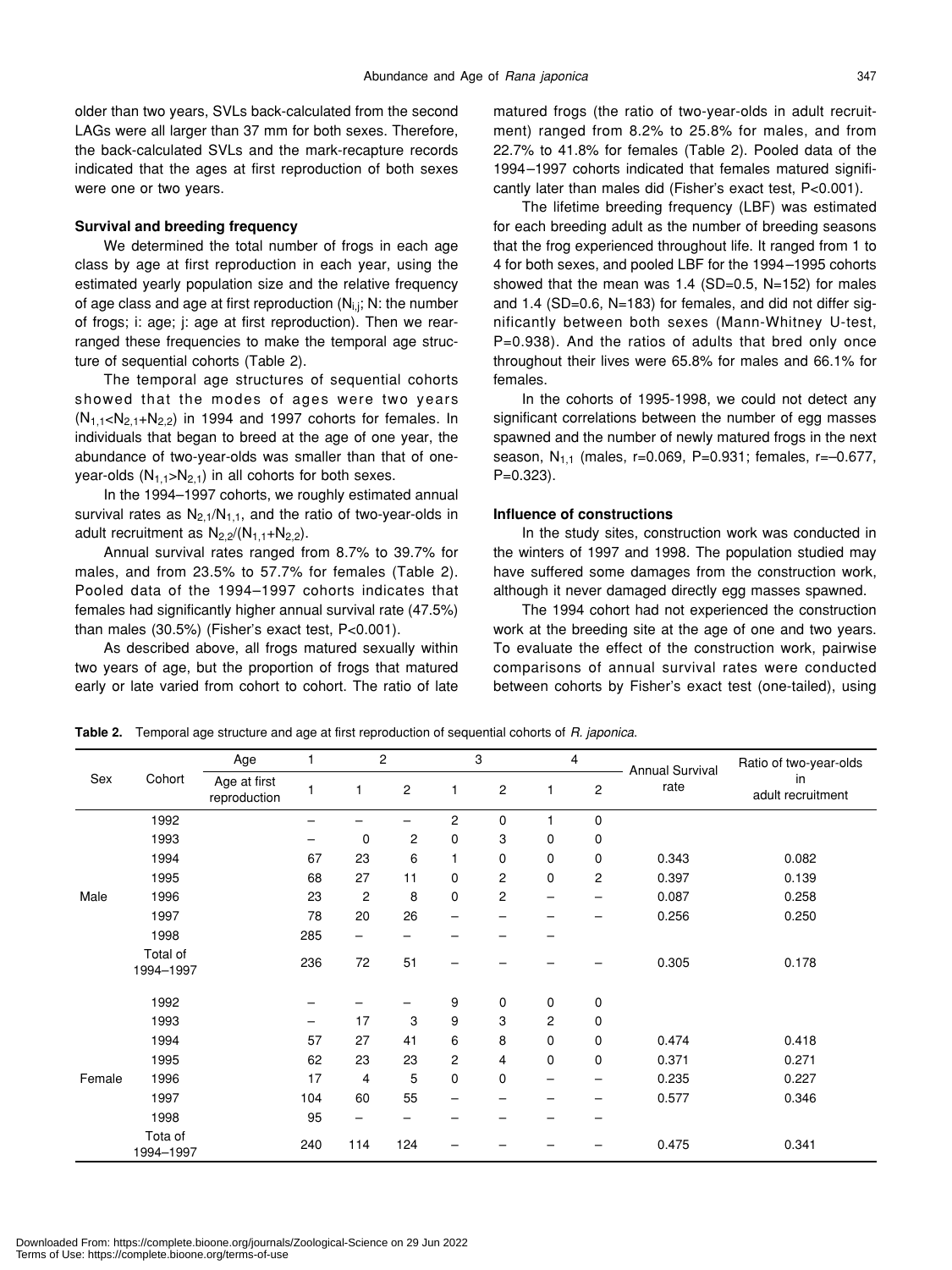**Table 3.** Estimation of overwintering survival of breeding adults. The number of survivors in the next breeding season was estimated by dividing the number of frogs recaptured by estimated catchability in the season (see text for details).

| Sex    | Year    | No. captured<br>in autumn | No. recaptured in the next<br>breeding season | <b>Estimated No. survivors</b><br>in the breeding season | Overwintering<br>survival rate |
|--------|---------|---------------------------|-----------------------------------------------|----------------------------------------------------------|--------------------------------|
| Male   | 1996–97 | 10                        | 6                                             | 6                                                        | 0.600                          |
|        | 1997-98 | 74                        | 33                                            | 34                                                       | 0.459                          |
|        | 1998-99 | 68                        | 38                                            | 66                                                       | 0.970                          |
|        | 1996-97 | 23                        | 2                                             | 2                                                        | 0.087                          |
| Female |         |                           |                                               |                                                          |                                |
|        | 1997-98 | 61                        | 19                                            | 29                                                       | 0.475                          |
|        | 1998–99 | 69                        | 18                                            | 42                                                       | 0.609                          |

the 1994 cohort as a control group. We could not detect any significant reduction of survival for both sexes (all P's>0.200) except for the 1996 male cohort (P=0.041).

Frogs captured in autumn were recaptured in the next breeding season and April. Based on the mark-recapture data, we estimated the overwintering survival of breeding adults using estimated catchability in the breeding season (Table 3): we determined the total number of frogs that had survived to the next breeding season by dividing the number of recaptured frogs in the breeding season by estimated catchability in the season (the number of frogs captured/ yearly population size), and estimated survival rates during the overwintering season (the number of survivors in the breeding season/the number of frogs captured in autumn). We compared the overwintering survival rate in the seasons of 1996–1997 and 1997–1998 with that in the 1998-1999 season as a control. The overwintering survival rate was significantly lower in the seasons of 1996-1997 and 1997–1998 for males (Fisher's exact test, one-tailed, all P's<0.005), and in the 1996–1997 season for females (P<0.001).

This result suggested that the construction work affected overwintering mortality of breeding frogs, especially males.

#### **DISCUSSION**

The breeding population of *R. japonica* fluctuated from year to year during the five-year study period. Some important factors affecting the population dynamics of amphibian species have already been reported, e.g., desiccation of spawning sites (Berven, 1990; Friedl and Klump, 1997; Tarkhnishvili and Gokhelashvili, 1999), predation and cannibalism on larvae (Kusano, 1981; Baker, 1999), and predation during hibernation periods (Shirose and Brooks, 1997). In the present study, since water was artificially drawn from the nearby stream, the spawning site never dried up completely during the study period.

A crayfish, *Procambarus clarkii*, is considered to be one of the most important predators in the population studied. The crayfish was artificially introduced into the study site in 1993. It does not only prey on the eggs and larvae of *R. japonica*, but also can attack the breeding frogs even at water temperature as low as 6°C, (Marunouchi, personal observation). The crayfish may have affected the dynamics of the breeding population studied, although we have not yet obtained any lines of quantitative evidence.

The magnitude of population fluctuation revealed by the present study was similar to the results of other studies conducted in relatively good habitats without any disturbance of breeding sites, such as farmland consolidation or abandonment of cultivation of rice fields (Osada, 1978; Mori, 1997; Hasegawa, 1998; Tomioka, 2000). In the present study, however, the bank protection work was undertaken in 1997 and 1998 (Fig. 1 and Table 1). Compared with 1996, the abundance of breeding frogs decreased in 1997 and increased slightly again in 1998. The increase rate was, however, smaller than the rates of other years.

Since adults were easier to capture near the breeding site in autumn than in summer, we think that adult frogs gathered near the breeding site before hibernation. So we think that the construction work may have affected the abundance of breeding frogs. Reduced survival of the breeding frogs also suggests the possibility that the construction work actually affected the dynamics of the breeding population (Tables 2 and 3). The constructions never dug up directly bottom of the marsh where frogs hibernated (Marunouchi, personal observation). But the constructions may have disturbed frogs hibernating around the marsh, because *R. japonica* also hibernates in terrestrial environment, such as under fallen leaves and trees on the surface of soil (Osada, 1968; Hiba Society of Natural History, 1996).

Yearly fluctuations in age structure have been reported in some species of anurans: e.g., *R. temporaria* (Gibbons and McCarthy, 1984; Ryser, 1986; Augert and Joly, 1993), *R. macrocnemis* (Tarkhnishvili and Gokhelashvili, 1999), *Hyla arborea* (Friedl and Klump, 1997), and *Bufo fowleri* (Green, 1997). The age structure of *R. japonica* also fluctuated from year to year. Therefore, it is difficult to estimate the past abundance based on an estimated survival schedule, as Ryser (1986) did.

In general, animals allocate a large amount of energy to reproduction. Therefore, their growth is greatly retarded after they reach sexual maturity (e.g., Kusano, 1982; Ryser, 1989). A smaller interval between two LAGs indicates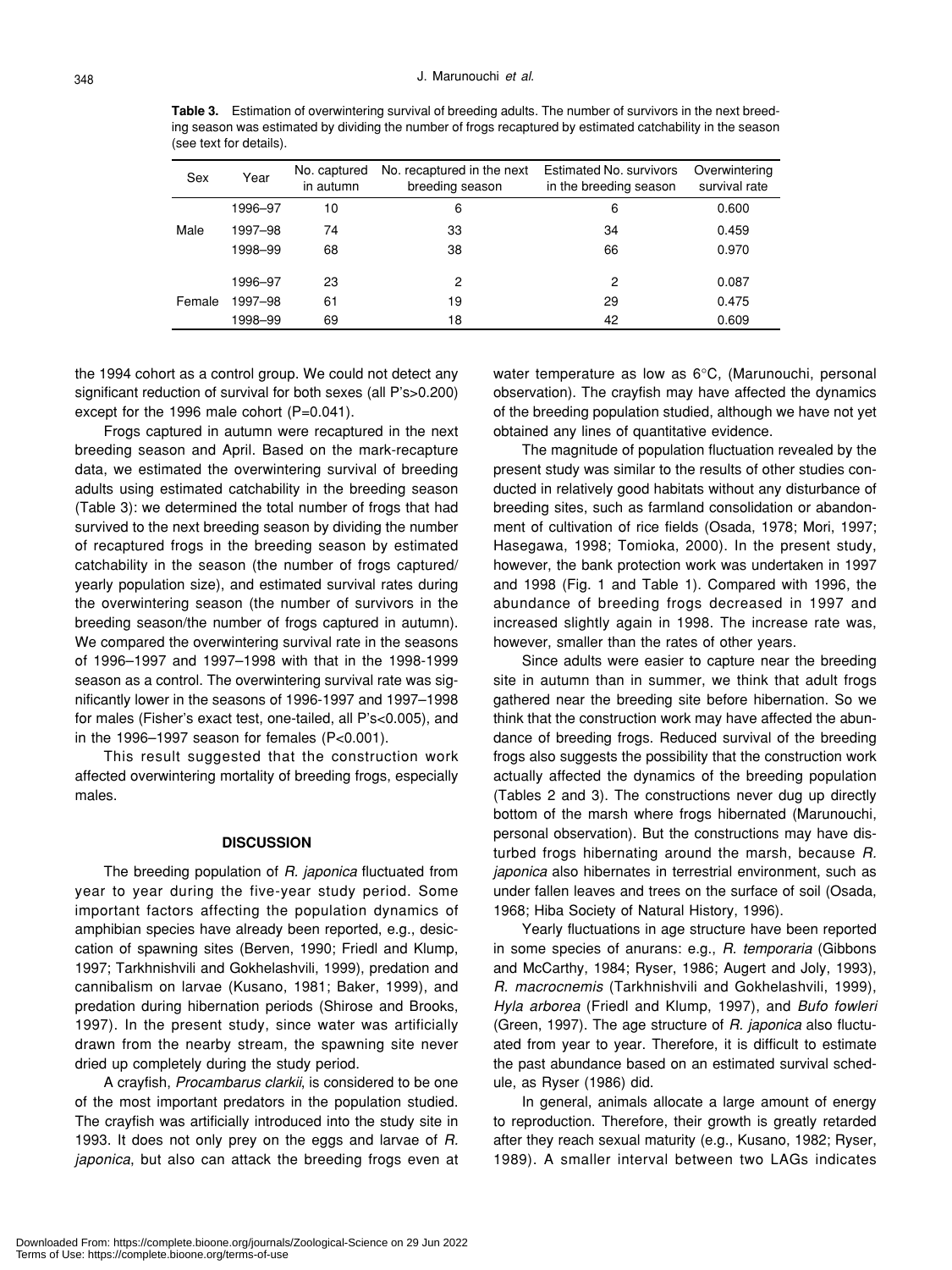retarded growth, and the first of these smaller intervals may indicate the age at sexual maturity (but see Augert and Joly, 1993). In *R. japonica*, Marunouchi *et al*. (2000) showed that in the population studied, some individuals' growth rates remained high even after sexual maturity. Therefore, in the present study it was difficult to estimate age at sexual maturity based on only the growth pattern of LAGs, unlike the case in other studies (Francillon-Vieillot *et al*., 1990; Augert, 1992; Augert and Joly 1993; Kusano *et al*., 1995a, 1995b). For *R. japonica* in the population studied, back-calculation of past SVLs is an effective way to estimate age at first reproduction, as Marunouchi *et al*. (2000) demonstrated.

In a stable population, the age structure should show a fairly steady decline from the maximum in the youngest age until the oldest age classes. The present study showed that the modal age of breeding frogs was often two years, which was not the minimum age at first reproduction. The standing age structures of the breeding population (Fig. 4) suggested the possibility that the relative frequency of a specific cohort became larger than the relative frequencies of others (Gibbons and McCarthy, 1984; Friedl and Clump, 1997). The temporal age structures of sequential cohorts (Table 2) showed another possibility that not all individuals matured simultaneously at a specific age (Hemelaar, 1988; Augert, 1992; Miaud *et al*., 1993). The coexistence of juveniles and adults from their first autumn to the next April (Fig. 3A) supported the latter possibility for *R. japonica*, as in other studies (Ryser, 1988; Forester and Lykins, 1991; Castanet et al., 1996; Khonsue *et al*., 2001b).

For both sexes of *R. japonica*, about two thirds of breeding adults bred only once throughout life. Such a low lifetime breeding frequency may increase extinction risk in a small, isolated population if the population suffers complete reproductive failure in consecutive years (Osada, 1978; Hasegawa, 1998; Tomioka, 2000). In the present study, the abundance of one-year-old adults did not correlate with the total number of egg masses spawned during the previous breeding season. Yearly fluctuation of the adult population may be due largely to variation in juvenile recruitment (Berven, 1990), and therefore the most important factor affecting the dynamics of the breeding population may be mortality during the larval stage. To understand fully the mechanisms of population dynamics of *R. japonica*, further analyses should be conducted on larval and juvenile stages of this population.

### **ACKNOWLEDGEMENTS**

We thank Gentaro Toyohara, Tsuneo Shioji and Hirohide Ueki of the Department of Biological Science, Faculty of Science, Hiroshima University, for allowing us to study in the Ecological Garden. We also thank Masayuki Sumida, Hideki Hanada, colleagues from our laboratory and members of the Laboratory of Aquatic Ecology, Faculty of Applied Biological Science, Hiroshima University, for their valuable advice. We also thank Yoshinobu Mineyuki of the Department of Biological Science, Faculty of Science, Hiroshima University, the Hiroshima Prefectural Construction Office, Akemi Construction, Koyo Construction and the Hiroshima University Executive Office for their cooperation.

#### **REFERENCES**

- Augert D (1992) Squelettogrammes et maturation chez la grenouille rousse (*Rana temporaria* L.) dans la région de la Bresse Jurassienne. In "Tissus Durs et Âge Individuel des Vertébrés" Ed by JL Baglinière, J Castanet, F Conand and FJ Meunier, Orstom-Inra, Paris pp 385–394
- Augert D, Joly P (1993) Plasticity of age at maturity between two neighbouring populations of the common frog (*Rana temporaria* L.). Can J Zool 71: 26–33
- Baker JM (1999) Abundance and survival rates of great crested newts (*Triturus cristatus*) at a pond in central England: monitoring individuals. Herpetol J 9: 1–8
- Bastien H, Leclair, Jr R (1992) Aging wood frogs (*Rana sylvatica*) by skeletochronology. J Herpetol 26: 222–225
- Berven K (1990) Factors affecting population fluctuations in larval and adult stages of the wood frog (*Rana sylvatica*). Ecology 71: 1599–1608
- Castanet J, Francillon-Vieillot H, Bruce RC (1996) Age estimation in desmognathine salamanders assessed by skeletochronology. Herpetologica 52: 160–171
- Castanet J, Francillon-Vieillot H, Meunier F, Ricqles A de (1993) Bone and individual aging. In "Bone vol. 7. Bone Growth-B" Ed by BK Hall, CRC press, Boca Raton, Florida, pp 245–283
- Castanet J, Smirina E (1990) Introduction to the skeletochronological method in amphibians and reptiles. An Sci Nat Zool 13e Ser 11: 191–196
- Esteban M, Sanchiz B (2000) Differential growth and longevity in low and high altitude *Rana iberica* (Anura Ranidae). Herpetol J 10: 19–26
- Forester DC, Lykens DV (1991) Age structure in a population of redspotted newts from the Allegheny Plateau of Maryland. J Herpetol 25: 373-376
- Francillon-Vieillot H, Arntzen J, Castanet J (1990) Age, growth and longevity of sympatric *Triturus cristatus*, *T. marmoratus* and their hybrids (Amphibia, Urodela): a skeletochronological comparison. J Herpetol 24: 13–22
- Friedl TWP, Klump GM (1997) Some aspects of population biology in the European tree frog, *Hyla arborea*. Herpetologica 53: 321–330
- Fujioka M, Lane SJ (1997) The impact of changing irrigation practices in rice fields on frog populations of the Kanto Plain, central Japan. Ecol Res 12: 101–108
- Gibbons MM, McCarthy TK (1984) Growth, maturation and survival of frogs *Rana temporaria* L. Holarct Ecol 7: 419–427
- Green DM (1997) Temporal variation in abundance and age structure in Fowler's toads (*Bufo fowleri*) at Long Point, Ontario. In "Amphibians in Decline: Canadian Studies of a Global Problem" Ed by DM Green, SSAR Canadian Association of Herpetologists, Canadian Declining Amphibian Population Working Group, Saint Louis, Missouri, pp 45–56
- Halliday TR, Verrel PA (1988) Body size and age in Amphibians and reptiles. J Herpetol 22: 253–265
- Hasegawa M (1995) Brown frogs in valley-bottom paddy fields. In "Natural History in the Southern Kanto Plain" Ed by T Ohara and M Osawa, Asakura Shoten, Tokyo pp 105–112
- Hasegawa M (1998) Dependency of frog communities on rice cultivation in the paddy fields. In "Conservation of Land-water Ecotone: Views from Community Ecologists" Ed by Y Ezaki and T Tanaka, Asakura Shoten, Tokyo pp 53–66
- Hemelaar A (1988) Age, growth and other population characteristics of *Bufo bufo* from different latitudes and altitudes. J Herpetol 22: 369–388